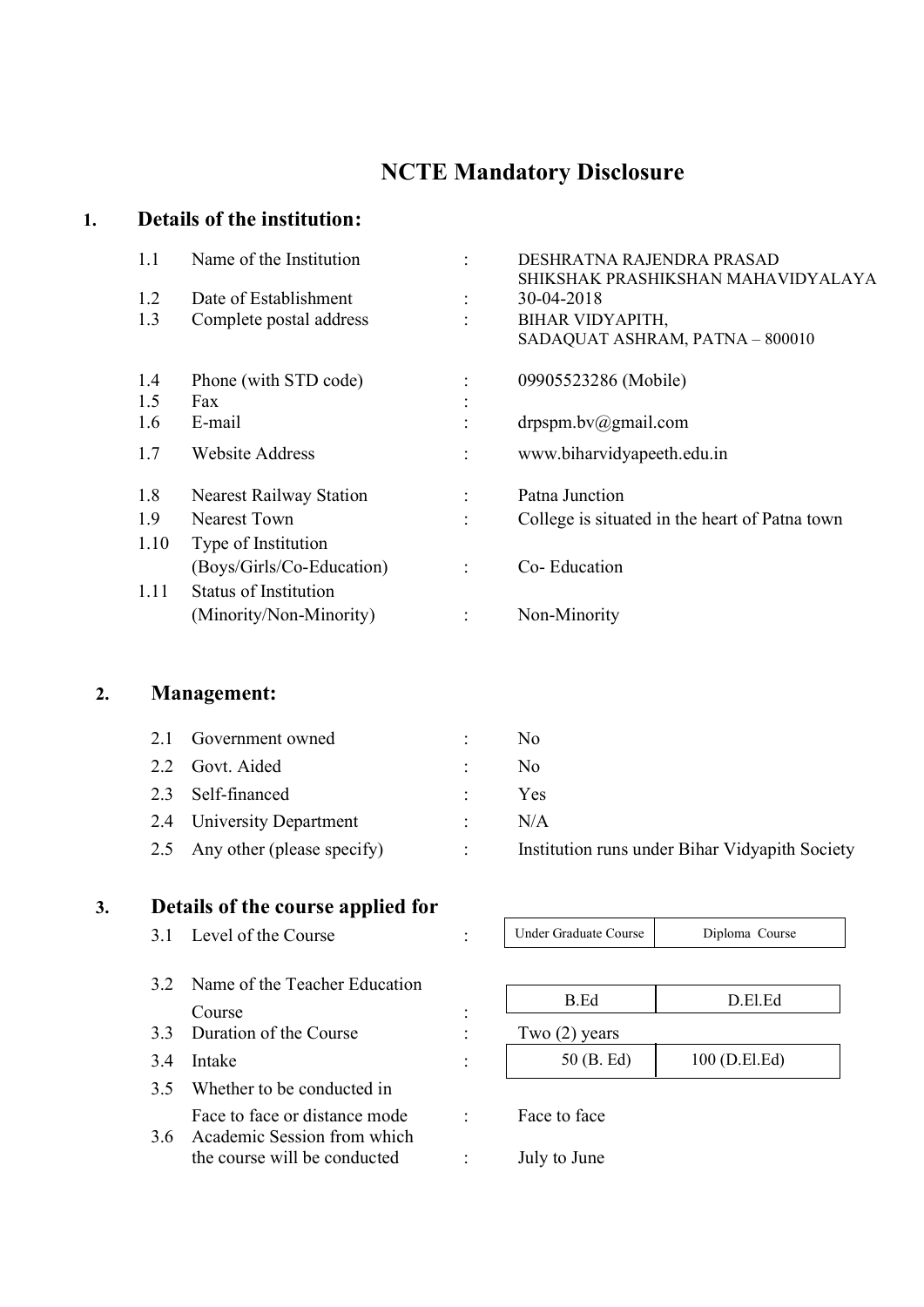|                                                                                  | B.Ed                                                                               | D.El.Ed                                                                         |
|----------------------------------------------------------------------------------|------------------------------------------------------------------------------------|---------------------------------------------------------------------------------|
| 3.7 Details of the Affiliating Body<br>Name<br>$\bullet$<br>$\ddot{\phantom{0}}$ | Aryabhatta Knowledge<br>University, Patna                                          | BSEB, Patna                                                                     |
|                                                                                  |                                                                                    |                                                                                 |
| Address<br>$\ddot{\cdot}$                                                        | B. Ed.                                                                             | D.El.Ed                                                                         |
|                                                                                  | Mithapur Farm Area,<br>Mithapur, Patna - 800001,<br>(Bihar)<br>Tel: 0612 - 2351919 | <b>Bihar School</b><br>Examination Board,<br>Patna -800017<br>Tel: 0612-2225549 |
|                                                                                  | Email:<br>akuniv10@gmail.com                                                       | 0612-2226916                                                                    |

# 4. Land:

 $5.$ 

|    | 4.1             | Whether copy of the Affidavit in<br>the prescribed format has been<br>displayed on the website as<br>required under Regulation $8(9)$ of<br>the NCTE |                |                                                      |
|----|-----------------|------------------------------------------------------------------------------------------------------------------------------------------------------|----------------|------------------------------------------------------|
|    |                 | Regulation 2007                                                                                                                                      | $\ddot{\cdot}$ | Yes                                                  |
|    | 4.2             | Land Identification                                                                                                                                  | $\ddot{\cdot}$ | Beside Kurji Holy Family hospital,<br>Patna - 800010 |
|    | 4.3             | Whether the Title of the land is on                                                                                                                  |                |                                                      |
|    |                 | Ownership basis                                                                                                                                      | $\ddot{\cdot}$ | Yes                                                  |
|    | 4.4             | Duration of the lease                                                                                                                                |                | N/A                                                  |
|    | 4.5             | Land Use Certificate obtained                                                                                                                        |                |                                                      |
|    |                 | for Educational Institution                                                                                                                          |                | Yes                                                  |
| 5. | <b>Building</b> |                                                                                                                                                      |                |                                                      |
|    | 5.1             | Construction of the building is completed:                                                                                                           |                | Yes                                                  |
|    | 5.2             | Building is yet to be constructed                                                                                                                    |                | Yes                                                  |
|    | 5.3             | Building is fire safety proof                                                                                                                        |                | Yes                                                  |
|    | 5.4             | Building is disabled friendly                                                                                                                        |                | Yes                                                  |
|    | 5.5             | Common room for boys/girls available                                                                                                                 |                | Yes                                                  |
|    | 5.6             | Date of completion of the building                                                                                                                   |                | 24-06-2016                                           |
|    | 5.7             | Covered are in sq. meter                                                                                                                             |                | 4375 sq. meter                                       |
|    | 5.8             | Number of classroom                                                                                                                                  |                | 06                                                   |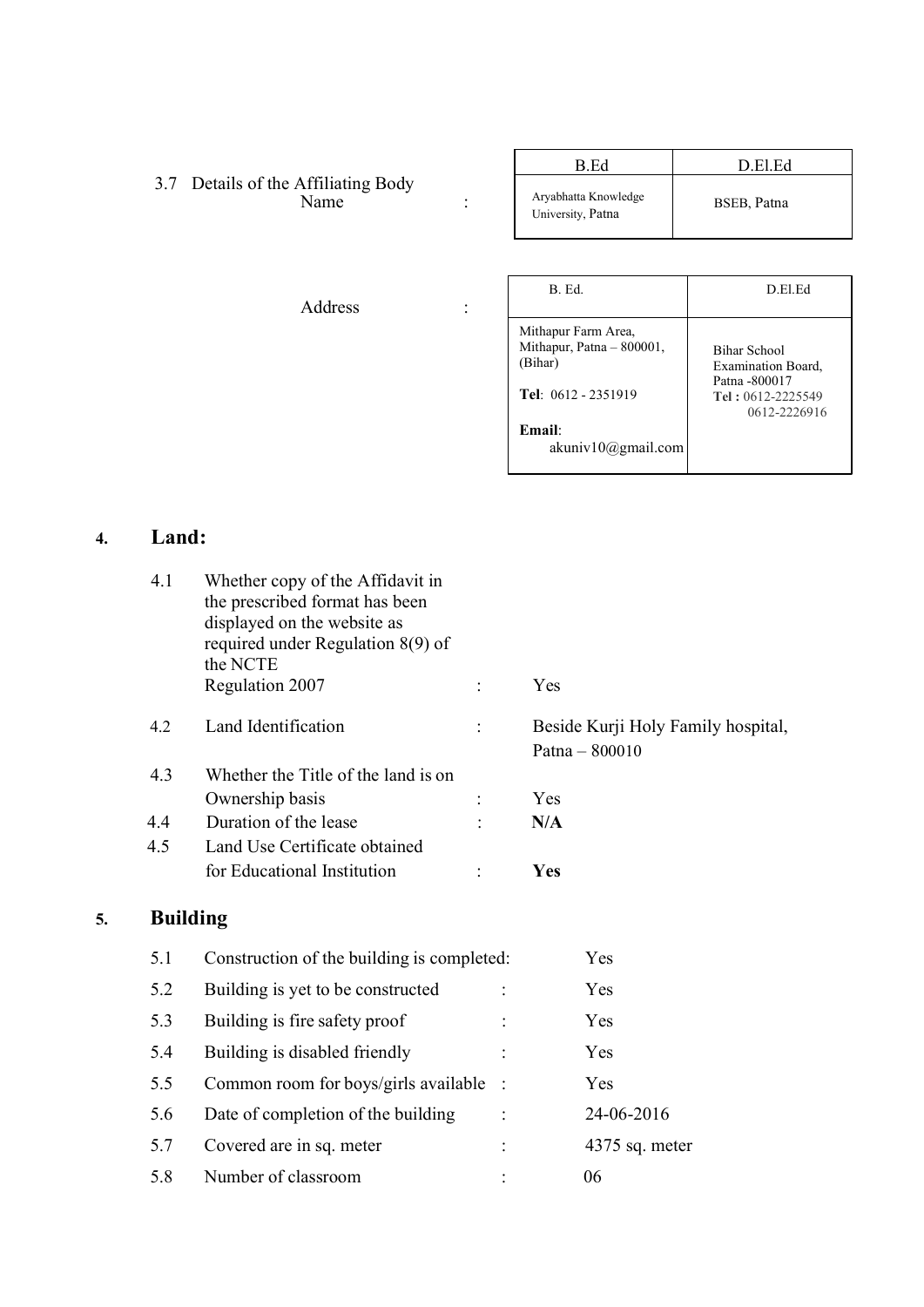#### 5.9 Others :

- Library
- Principal's office
- Faculty room
- Office
- Boy's Common Room
- Girl's Common Room
- Seminar Hall
- Store room
- Multipurpose Hall
- Health and Physical Education Resource Centre
- Art & Craft Resource Centre
- Library cum reading room
- Administrative office
- Parking
- Visitor room

#### 6. Library

| 6.1 | The Library has separate reference         |              |
|-----|--------------------------------------------|--------------|
|     | section/journal section and reading room : | Yes          |
| 6.2 | Number of books in the library             | 34211 books  |
| 6.3 | Total number of educational journal/       |              |
|     | periodical in the library being subscribed | 21           |
| 6.4 | Number of encyclopedia available in the    | 42           |
|     | Library                                    |              |
| 6.5 | Number of books available in the reference |              |
|     | section of the library                     | 125          |
| 6.6 | Seating capacity of the reading room       |              |
|     | of the library                             | 150 students |

### 7. Instructional Facilities

| 7.1 | Details of laboratories available | ٠ | Science Laboratory            |
|-----|-----------------------------------|---|-------------------------------|
|     |                                   |   | Psychology Laboratory         |
|     |                                   |   | <b>ICT</b> Lab                |
|     |                                   |   | Math Laboratory               |
|     |                                   |   | Social Science Laboratory     |
|     |                                   |   | Language Laboratory           |
|     |                                   |   | <b>Educational Technology</b> |
|     |                                   |   | Curriculum Lab                |
|     |                                   |   |                               |

7.2 Arrangement made for practice teaching : Yes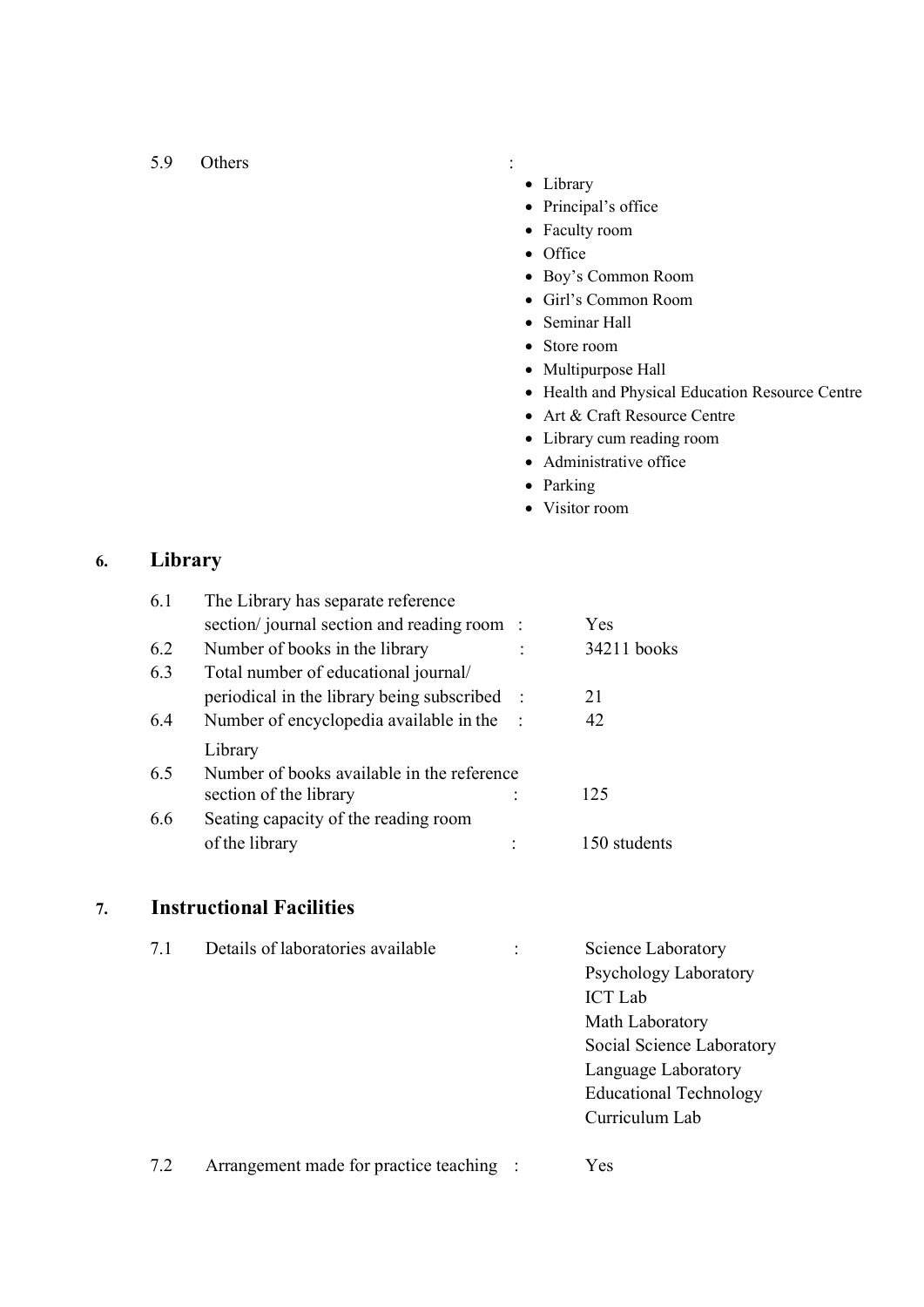- 7.3 Number and Name of practice teaching Schools :
- Indra Prasad Singh Gangsthali Balika Gyanpith, Uchch Vidhyalaya, Makhdumpur, Digha, Patna
- Shri Chandra Uchch Maadhyamik Vidhyalaya, Kurji
- Dwarka Uchch Maadhyamik Vidhyalaya, Mandiri
- Mahant Hanuman Sharan, Uchch Maadhyamik Vidhyalaya, Rajapur, Mainpura
- Dhaneshwari Devanand Kanya Uchch Maadhyamik Vidhyalaya, Danapur
- Kamla Nehru Shishu Vihar Vidyapith, Sadaquat Ashram, Patna
- Shaheed Rajendra Prasad Singh Rajkiya Uchch Maadhyamik Vidhyalaya, Gardnibaag
- Ramlakhan Singh Yadav Sorvodaya Uchch Maadhyamik Vidhyalaya, Punaichak
- Rajkiya Balika Uchch Maadhyamik Vidhyalaya, Bankipur, Patna
- Bihar Vidyapith Swalamban Uchch Vidhyalaya, Sadaquat Ashram, Patna
- Rajkiya Madhya Vidhyalaya, Sadaquat Ashram, Patna
- Shri Chandra Madhya Vidhyalaya, Kurji
- Rajkiya Madhya Vidhyalaya, Rajapur Mainpura
- Praathmik Vidhyalaya, Milkee Mohalla, Patna
- Rajkiya Madhya Vidhyalaya, Golghar
- Utkramit Madhya Vidhyalaya, Banskothi, Digha
- Kanya Madhya Vidhyalaya, Digha
- Madhya Vidhyalaya, Magadh Colony, Kurji
- Rajkiya Praathmik Vidhyalaya, Gosain Tola, Patna
- Kamla Nehru Shishu Vihar Bihar Vidyapith, Sadaquat Ashram, Patna